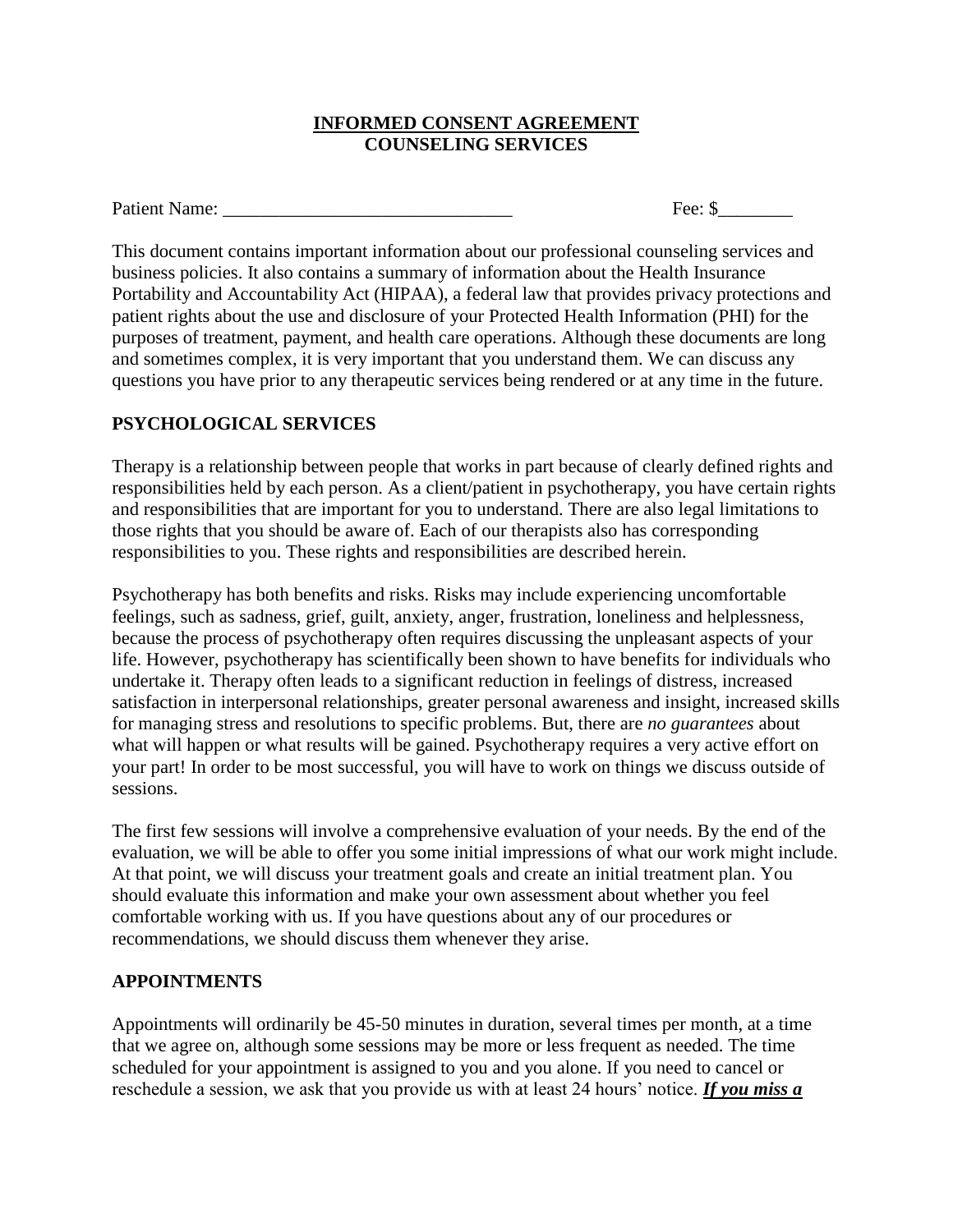*session without cancelling or cancel with less than 24 hours' notice, you are agreeing to pay the full fee for that time (unless we both agree that you were unable to attend due to circumstances that were beyond of your control)*. It is important to note that insurance companies do not provide reimbursement for cancelled sessions; thus, you will be responsible for the standard fee as described above. If it is possible, we will try to find another time to reschedule the appointment. In addition, you are responsible for coming to your sessions on time. If you are late, your appointment will still need to end at the predetermined scheduled time.

# **PROFESSIONAL FEES**

The standard fee for the initial intake is \$175.00 and each subsequent session is \$125.00. You are responsible for paying at the time of your session unless prior arrangements and billing agreements have been made. Payments may be made by credit, checks or cash. Any checks returned are subject to an additional \$25.00 fee to cover the bank fees the will incur. If you refuse to pay your debt, we reserve the right to use an attorney or collection agency in the future to secure payment.

In addition, to weekly appointments, it is our practice to charge this amount on a prorated basis (we will break down the hourly costs) for other professional services that you may require or request such as report writing, telephone or teleconferencing conversations that last longer than 15 minutes, attendance at meetings or consultations, or the time required to perform any other service which you may request of us. If you anticipate becoming involved in a court case, we recommend that we discuss this fully before you waive your right to confidentially. If your case requires our participation, you will be expected to pay for the professional time required even if another party compels us to testify or participate in any proceedings.

## **INSURANCE**

If you have a health insurance policy, it will usually provide some coverage for mental health treatment. With your permission, our billing services will assist you to the extent possible in filing claims and ascertaining information about your coverage (if applicable), but you are responsible for knowing your coverage and for letting us know if/when your coverage changes. Furthermore, you agree that in consideration of treatment services to be rendered, you will make timely payments in accordance to the following:

- a. **Insurance Billing:** Services will be billed at the negotiated rate agreed upon between STILLPOINT COUNSELING ASSOCIATES and Patient's insurance carrier. It is the responsibility of the patient to provide the current insurance information to STILLPOINT COUNSELING ASSOCIATES (set forth in Exhibit A) in order to allow STILLPOINT COUNSELING ASSOCIATES to obtain proper insurance coverage information as well as referrals and authorizations.
- b. **Private Billing:** In the event you agree to pay STILLPOINT COUNSELING ASSOCIATES privately for treatment, you will be billed based on our standard rates for services and timely payments must be made in accordance to the rates set forth on the *Good Faith Estimate* form in Exhibit D.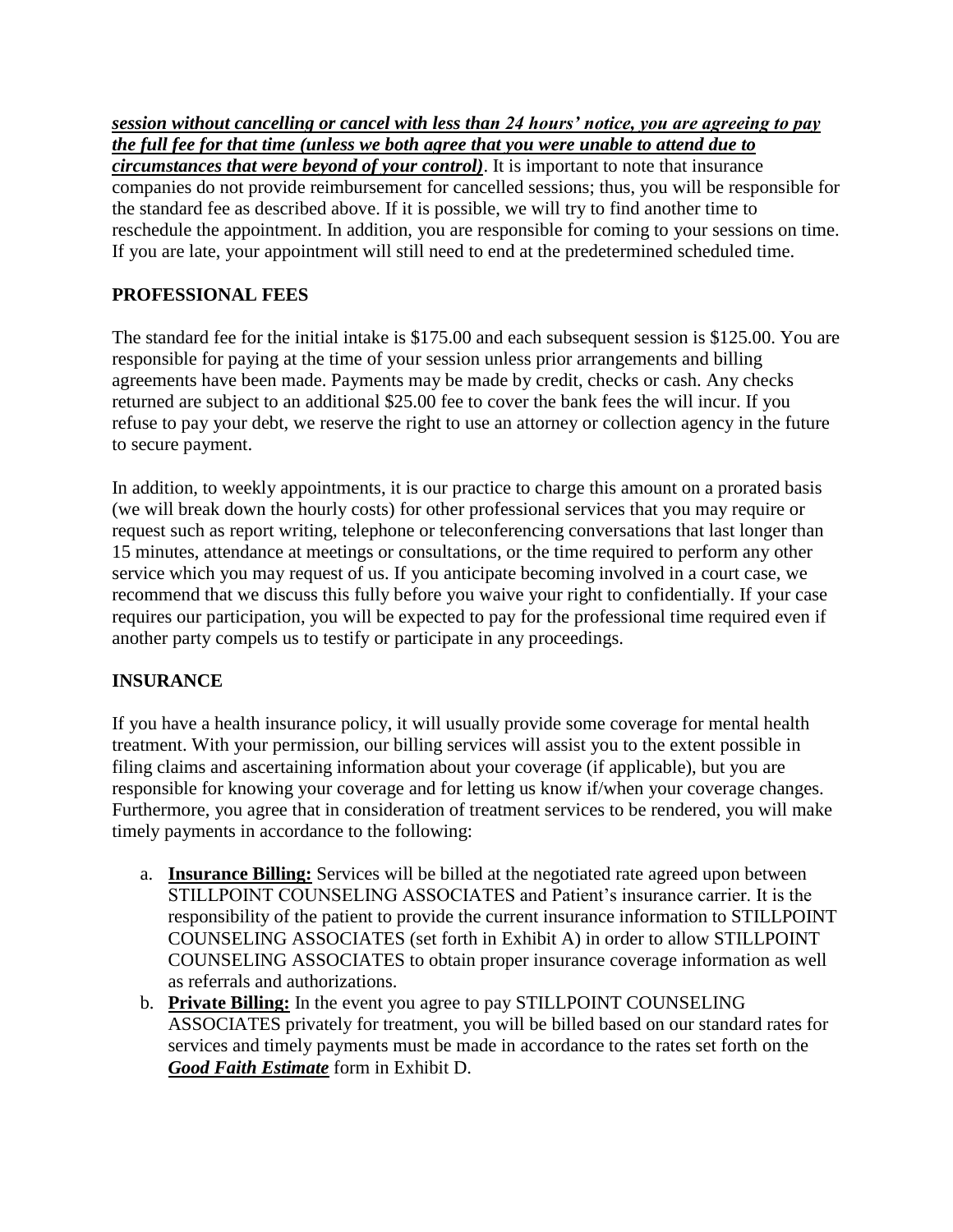You should also be aware that most insurance companies require you to authorize STILLPOINT COUNSELING ASSOCIATES to provide them with a clinical diagnosis (diagnoses are technical terms that describe the nature of your problems and whether they are short-term or long-term in nature. All diagnoses come from the diagnostic manual entitled the DSM-V). Sometimes, we have to provide additional clinical information such as treatment plans or summaries, or copies of the patients entire clinical record (this is rare). This information will become part of the insurance company files and will probably be stored in their computer system. Though all insurance companies claim to keep such information confidential, we have no control over what they do with it once it is requested and received. We will provide you a copy of any report or summary we submit, if you requested in writing. By signing this agreement, you agree that STILLPOINT COUNSELING ASSOCIATES can provide the requested information to you carrier if you plan to use insurance funding to pay for treatment.

In addition, if you plan to use your insurance, authorization from the insurance company may be required before they will cover therapy fees. *If you did not obtain authorization and it is required, you may be responsible for full payment of the fee.* Many policies leave a percentage of the fee (which is called co-insurance) or a flat dollar amount (referred to as co-payment) to be covered by the patient. Either amount is to be billed or payed to STILLPOINT COUNSELING ASSOCIATES by the due date listed on your invoices. In addition, some insurance companies also have a deductible, which is an out-of-pocket amount that must be paid by the patient before the insurance companies are willing to begin paying any amount for services. This will typically mean that you will be responsible to pay for initial sessions until your deductible has been met. It is important to note, that many deductible amounts may also need to be met at the start of each calendar year, meaning that new deductibles start January 1<sup>st</sup> of each new year. Once we have all of the information about your insurance coverage, we will discuss what we can reasonably expect to accomplish with the benefits that are available and what will happen if coverage ends before you feel ready to end your sessions*. It is important to remember that you always have the right to pay for services yourself to avoid problems described above, unless prohibited by a provider contract.* 

If we are not a participating provider for your insurance plan, we can supply you with a receipt of payment for services, which you can submit to your insurance company for reimbursement upon request. Please note that not all insurance companies reimburse for out-of-network providers. If you prefer to use a participating provider, you can refer to your insurance customer service coordinator and they can refer you to in-network providers.

## **PROFESSIONAL RECORDS**

We are required by law to keep appropriate records of the psychological services we provide. Your records are maintained in a secure location in each STILLPOINT COUNSELING ASSOCIATES office. We keep brief records noting that you were present, your reasons for seeking therapy services, the goals and progress we set for treatment, your diagnosis, topics we discussed, your medical, social and treatment history, records we receive from other providers, copies of records we sent to others, and your billing records.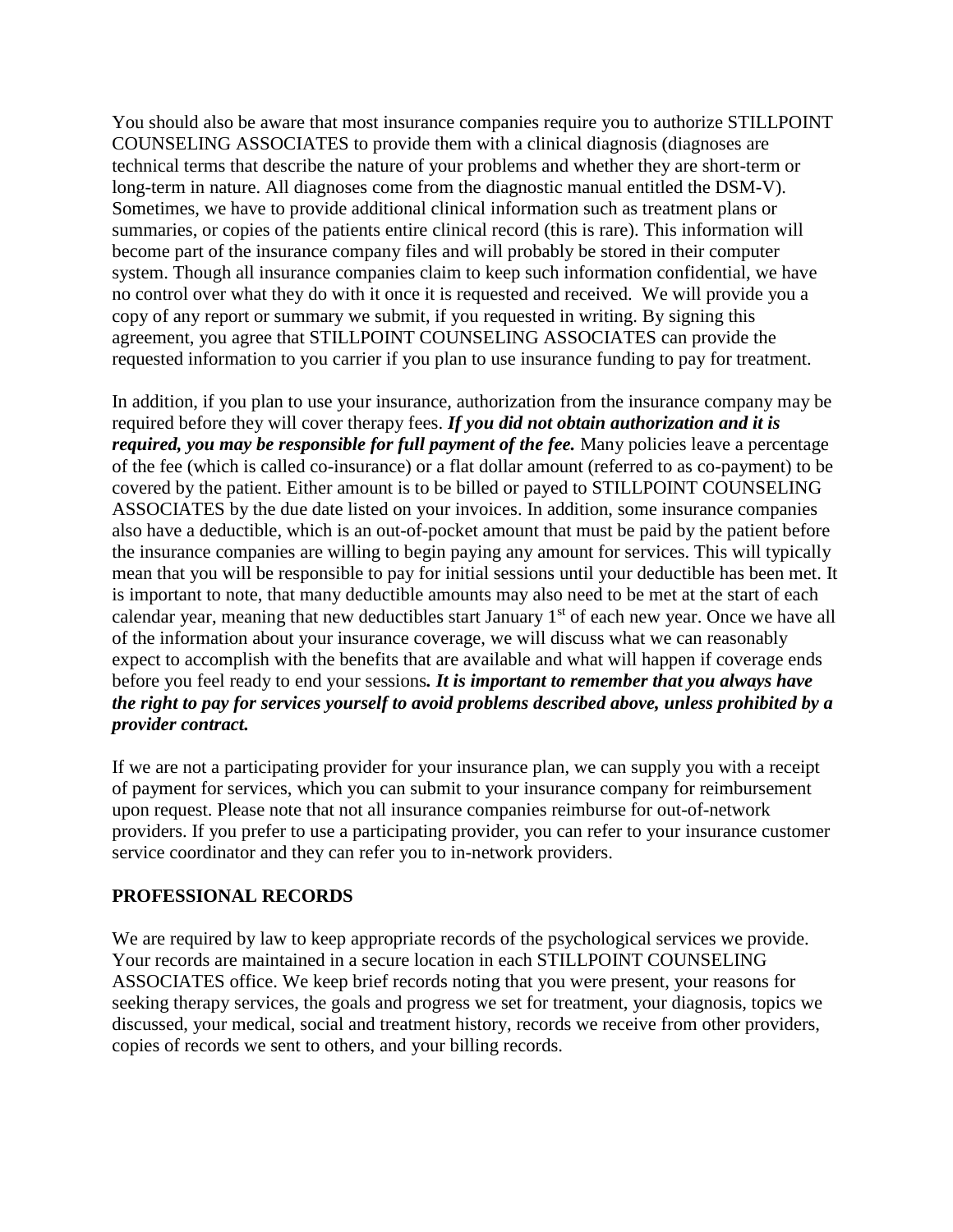## **CONFIDENTIALITY**

Policies about confidentiality, as well as other information about your privacy rights, are fully described in a separate document entitled Notice of Privacy Practices. You have been provided with a copy of that document and we have discussed those issues. Please remember that you may reopen the conversation at any time during our work together.

Please note, California law and professional ethics require mental health professionals to maintain the utmost confidentiality of their patient's records and information *EXCEPT* for:

*1. Child Abuse Reporting 2. Elder Abuse Reporting 3. You, the patient, is in danger of hurting yourself 4. You have made a threat of violence against another that triggers a duty to warn (CA Civil Code Section 43.92) 5. You have pursued civil litigation and waived your rights by tendering your emotional condition 6. You shield the planning of a crime or tort (CA Evidence Code Section 1018)*

Patients being seen in couple, family and group work are obliged ethically and legally to respect the confidentiality of others and the therapist will exercise discretion (but not absolute confidentiality) when disclosing private information to other participates in the treatment process. We may at any time seek out consultation with our colleagues without permission but your identity will be kept confidential.

## **PATIENTS & MINORS**

While privacy in therapy is crucial to successful progress, parental involvement can also be essential. It is our policy not to provide treatment to a child under the age of 13 unless they agree that we can share whatever information we consider necessary with a parent. For children 13 and older, we request an agreement between the patient and the parents allowing us to share general information about treatment progress and attendance, as well as a treatment summary upon completion of therapy. All other communication will require the child's agreement, unless we feel there is a safety concern (see also above section on Confidentiality for exceptions), in which case I will make every effort to notify the child of my intention to disclose information ahead of time and make every effort to handle any objections that are raised.

## **TELEHEALTH SERVICES**

The Health Resources Services Administration defines telehealth as the use of electronic information and telecommunications technologies to support long-distance clinical health care, patient and professional health-related education, public health and health administration. Technologies include videoconferencing, the internet, store-and-forward imaging, streaming media, and terrestrial and wireless communications.

Telehealth is different from telemedicine because it refers to a *broader scope of remote healthcare services* than telemedicine. While telemedicine refers specifically to remote clinical services,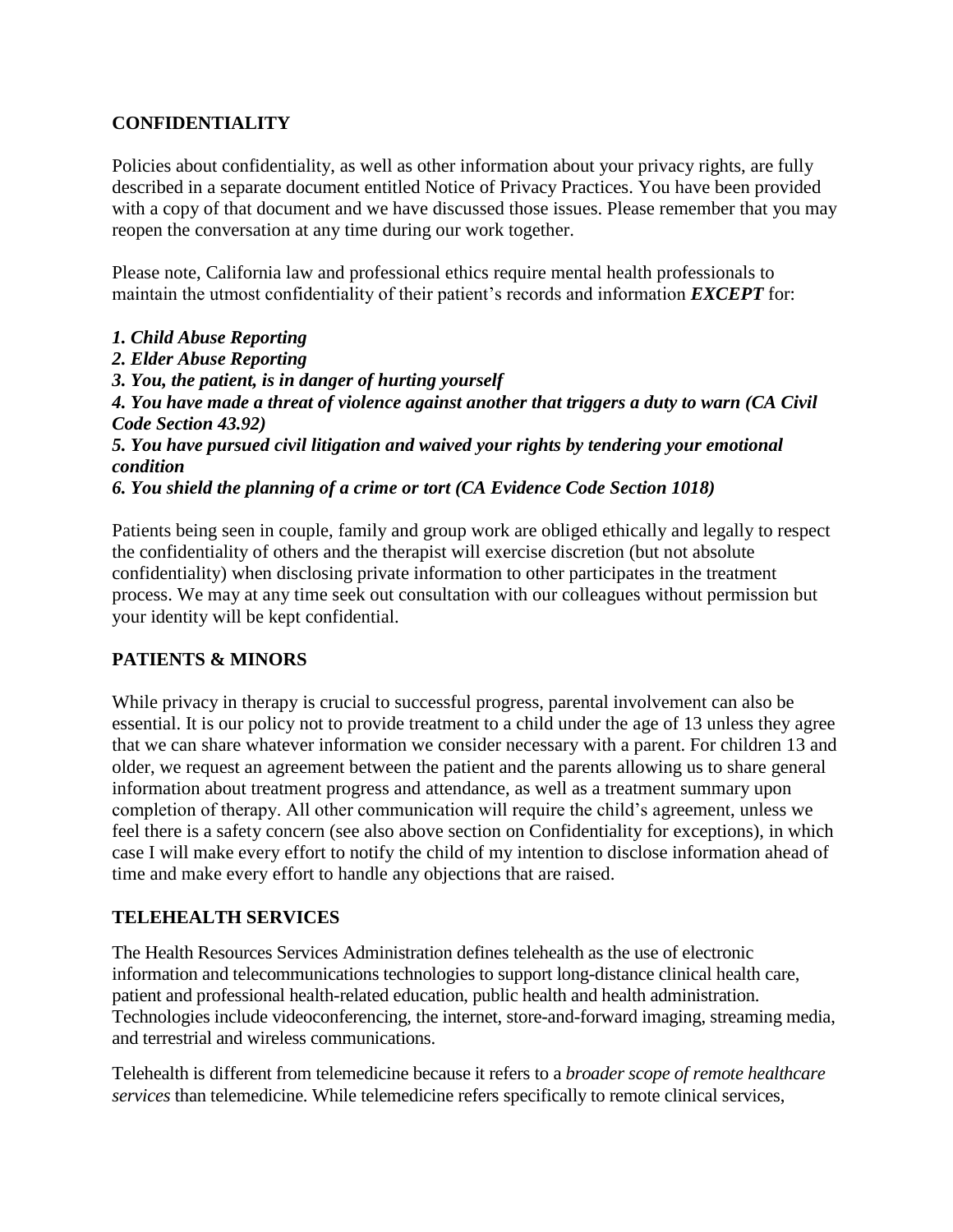telehealth can refer to remote non-clinical services, such as provider training, administrative meetings, and continuing medical education, in addition to clinical services.

If you are in a situation that does not allow you to participate in local services, telehealth services can be provided to you from a fully licensed mental health professional.

## *Expected Benefits:*

1. Immediate access to STILLPOINT COUNSELING ASSOCIATES counseling services that will pair you with a STILLPOINT COUNSELING ASSOCIATES counselor that is a fully licensed mental health professional.

- 2. More efficient and immediate case evaluation and management
- 3. Obtaining expertise from a counselor that may help you attain services locally
- 4. Can receive care and counseling from the comforts of your own home
- 5. Decreases commuting times and increases availability for treatment

## *Possible Risks:*

While its advantages are many, there are a few risks, including:

1. *Equipment breakdowns*: Telemedicine hinges on the smooth operation of equipment like computers, web cameras, internet services, WiFi reception and appropriate software. Inoperable equipment, technology or software spurs more than business interruption risks at healthcare facilities. Patient safety and health are at stake if clinicians receive, pass along or act upon inaccurate information, or cannot facilitate adequate or continuous care because of faulty technology or equipment.

2. *Security and privacy breaches*: The security and privacy of sensitive patient information is an urgent risk for any healthcare institution, but especially for those facilities heavily vested in telemedicine services. For example, the constant transmission of patient records or treatment over wireless networks is susceptible to hacking and other security breaches; and patient records or sessions are potentially accessible to more people than medical staff because IT teams are involved with the maintenance and operations of telemedicine networks.

3. *Credentialing and licensing issues*: Liability issues could arise, diagnosis errors in particular, if its telemedicine provider's practitioners—operating in another state or country—don't have the appropriate credentials or licenses, or don't adequately meet their governing board's conditions for telehealth treatment. Facilities might also be exposed to providers allowing practitioners to perform certain duties, or offer care or diagnoses outside their scope of certification or licensure.*-All of STILLPOINT COUNSELING ASSOCIATES are licensed mental health professionals that reside in California and will only provide telehealth sessions from a confidential, office environment.*

4. *Informed consent mismanagement*: Without comprehensive informed consent policies and procedures, patients may not realize the risks or advantages of telemedicine—or even that they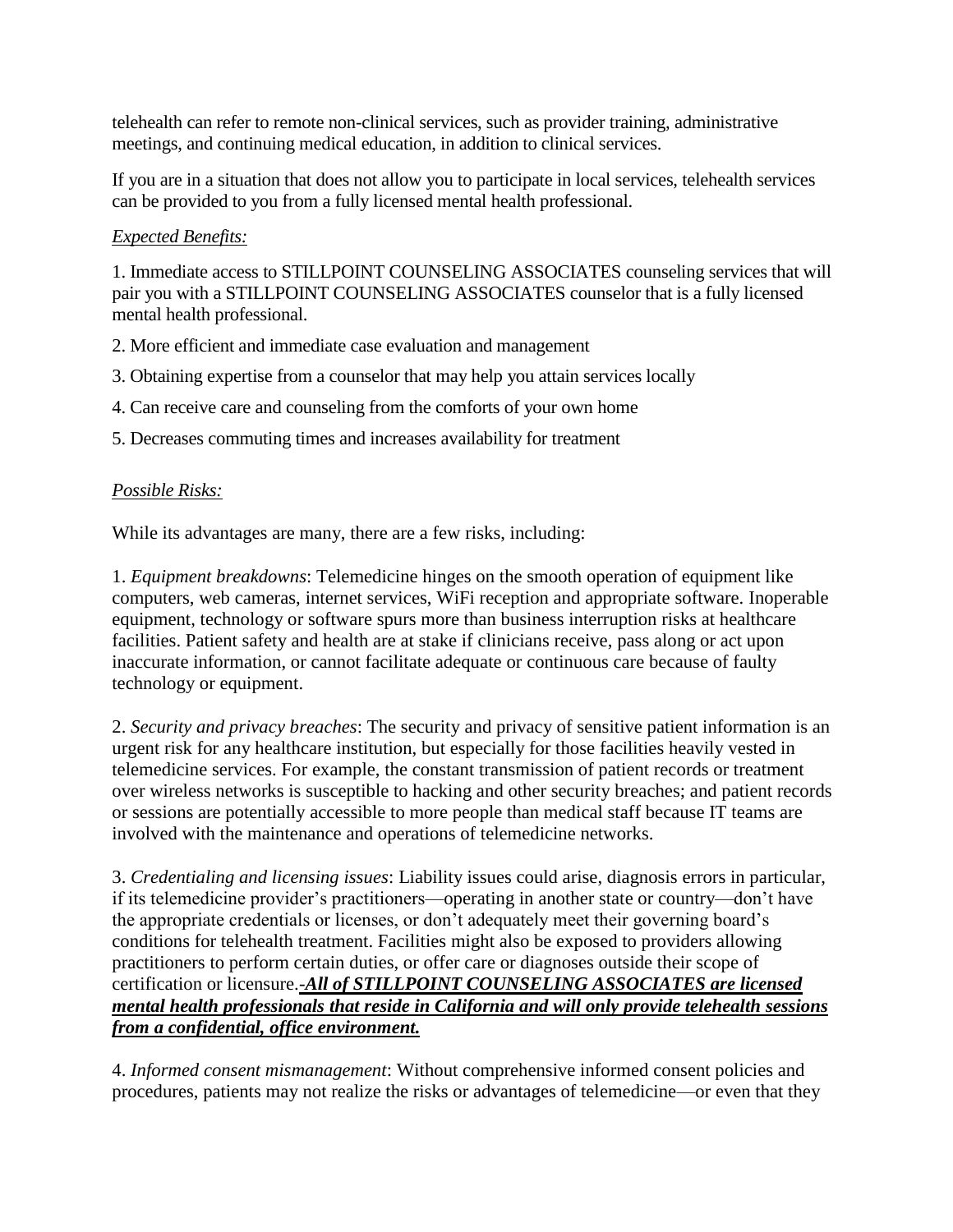might be receiving such care. Neglecting to adequately explain specific telemedicine services and how they might be used for a patient's treatment, or neglecting to obtain consent for such services, could become a major matter of negligence if not discussed with their patients prior to treatment services.

*Though there are inherent risks to telehealth treatment, STILLPOINT COUNSELING ASSOCIATES takes every precaution and protection to assure each patient that their care and treatment is upheld by the highest standards set forth by state laws and ethical guidelines provided by the licensing agencies.* 

## **CONTACTING YOUR COUNSELOR**

We are not often immediately available by telephone and email. If we are not available by telephone, you may leave a message on our confidential voicemail system or send us a confidential email and your call/email will be returned as soon as possible, but it may take up to three days for non-urgent matters. If, for any number of unseen reasons, you do not hear from us or we are unable to reach you, and you feel you cannot wait for a return call/email or if you feel unable to keep yourself safe:

- 1. Contact your Community Mental Health Services
- 2. Go to your local hospital emergency room
- 3. Call 911 and ask to speak to the mental health worker on call.

We will make every attempt to inform you in advance of planned absences and provide you with the name and phone number of the covering mental health professional.

## **TERMINATION OF TREATMENT**

STILLPOINT COUNSELING ASSOCIATES may terminate treatment if payment is not timely, if recommendations are not followed (such as seeking consultations from specialists, refraining from dangerous practices, coming to sessions sober and alert, etc.), or if some problem emerges that is not within the scope of practice or competency of the counselor. The usual minimal termination period is 2 weeks. You are urged to consider the risk which major psychological transformation may have on current relationships and the possible need of psychiatric consultations during periods of extreme depression or agitation. Not all people experience improvement from psychotherapy and therapy may be emotionally painful at times. *Patients have the right to refuse or to discontinue services at any time*.

If you are unhappy with what is happening in therapy, we hope you will talk with us so that we can respond to your concerns. Such comments will be taken very seriously and handled with the utmost care and respect. You may also request that we refer you to another therapist within our agency or an external referral to a therapist in your area. You have the right to considerate, safe and respectful care, without discrimination as to race, ethnicity, color, gender, sexual orientation, age, religion, national origin, or source of payment. You have the right to ask questions about any aspect of therapy and about our specific training and experience. You also have the right to expect that we will not have any social or sexual relationships with current patients or with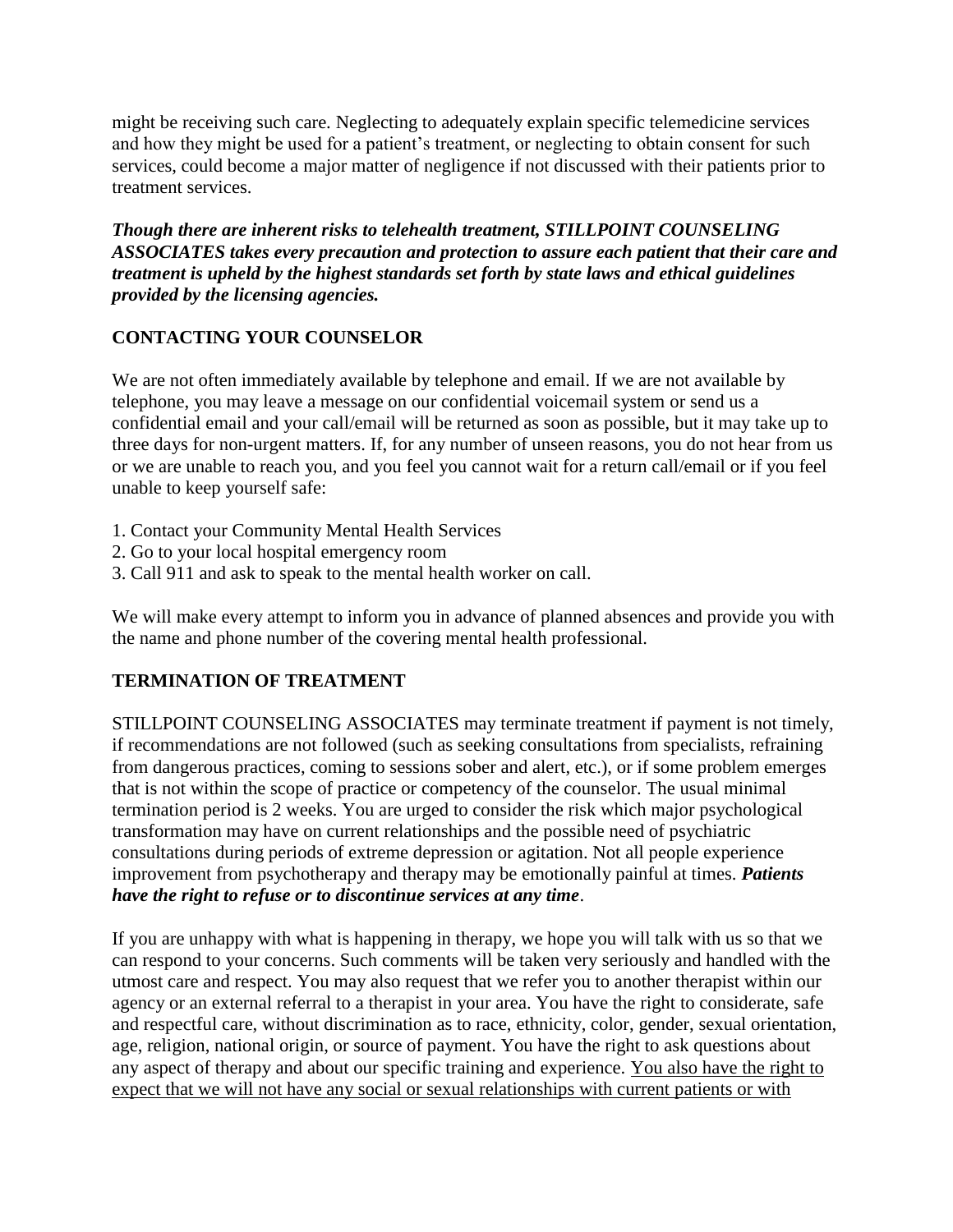former patients. *The Board of Behavioral Sciences receives and responds to complaints regarding services provided within the scope of practice of marriage and family therapy. You may contact the board online at www.bbs.ca.gov, or by calling (916) 574-7830.*

## *NOTE: DO NOT SIGN THIS FORM UNLESS YOU HAVE READ IT IN ITS ENTIRITY AND FEEL THAT YOU UNDERSTAND IT. ASK ANY QUESTIONS YOU MIGHT HAVE BEFORE SIGNING THIS FORM. PLEASE DO NOT SIGN THIS FORM IF YOU HAVE TAKEN MEDICATIONS WHICH IMPAIR YOUR MENTAL ABLITIES AND ABLITIES TO MAKE JUDGMENTS OR IF YOU FEEL RUSHED OR UNDER PRESSURE*.

Patient acknowledges that they have read, discussed, understands, and agrees to the above terms of this Informed Consent Agreement, as well as the Exhibits to this Agreement (including Exhibit A, Exhibit B, Exhibit C, Exhibit D, and the attachments thereto), and that Patient has been able to ask STILLPOINT COUNSELING ASSOCIATES and their physician, psychologist or other healthcare professional any questions regarding the therapy and services to be provided by STILLPOINT COUNSELING ASSOCIATES.

| Signature: | Patient/Guardian Name: |  |
|------------|------------------------|--|
| Date:      |                        |  |
| Signature: | Patient/Guardian Name: |  |
| Date:      |                        |  |

\_\_\_\_\_\_\_\_\_\_\_\_\_\_\_\_\_\_\_\_\_\_\_\_\_\_\_\_\_\_\_\_\_\_\_\_\_\_\_\_\_\_\_\_\_\_\_\_\_\_\_\_\_\_\_\_\_\_\_\_\_\_\_\_\_\_\_\_\_

Authorized STILLPOINT COUNSELING ASSOCIATES Representative (name, title)

Executed this \_\_\_\_\_\_ day of \_\_\_\_\_\_\_\_\_\_\_, 20\_, in the State of California.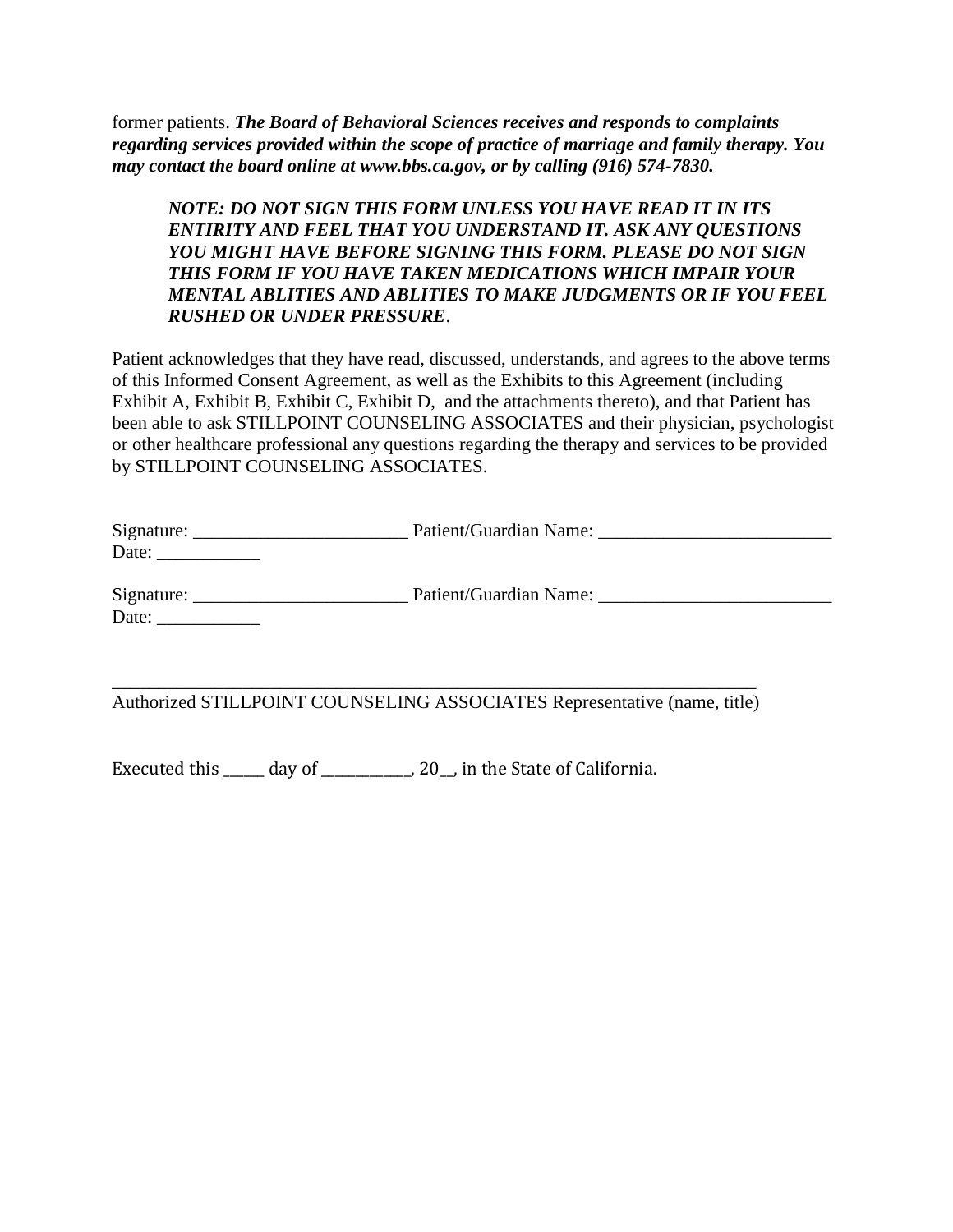#### **EXHIBIT A**

#### **COORDINATION OF INSURANCE COVERAGE STATEMENT (Page 1 of 3)**

| <b>Today's Date:</b>      |                |                           |
|---------------------------|----------------|---------------------------|
| <b>Patient's</b><br>Name: | Date of Birth: |                           |
|                           |                | (month) / (date) / (year) |

**The above-named Patient has the following up to date insurance coverage:**

# Primary Insurance Holder Name: Primary Insurance Holder Birth Date: Relationship to patient: Name of Insurance Carrier: Carrier Address: Covered Dependents: Policy Number: Policy Effective Date: *Primary Insurance Holder Signature:*

#### **PRIMARY INSURANCE (copy of insurance cards are required for all insurance coverage)**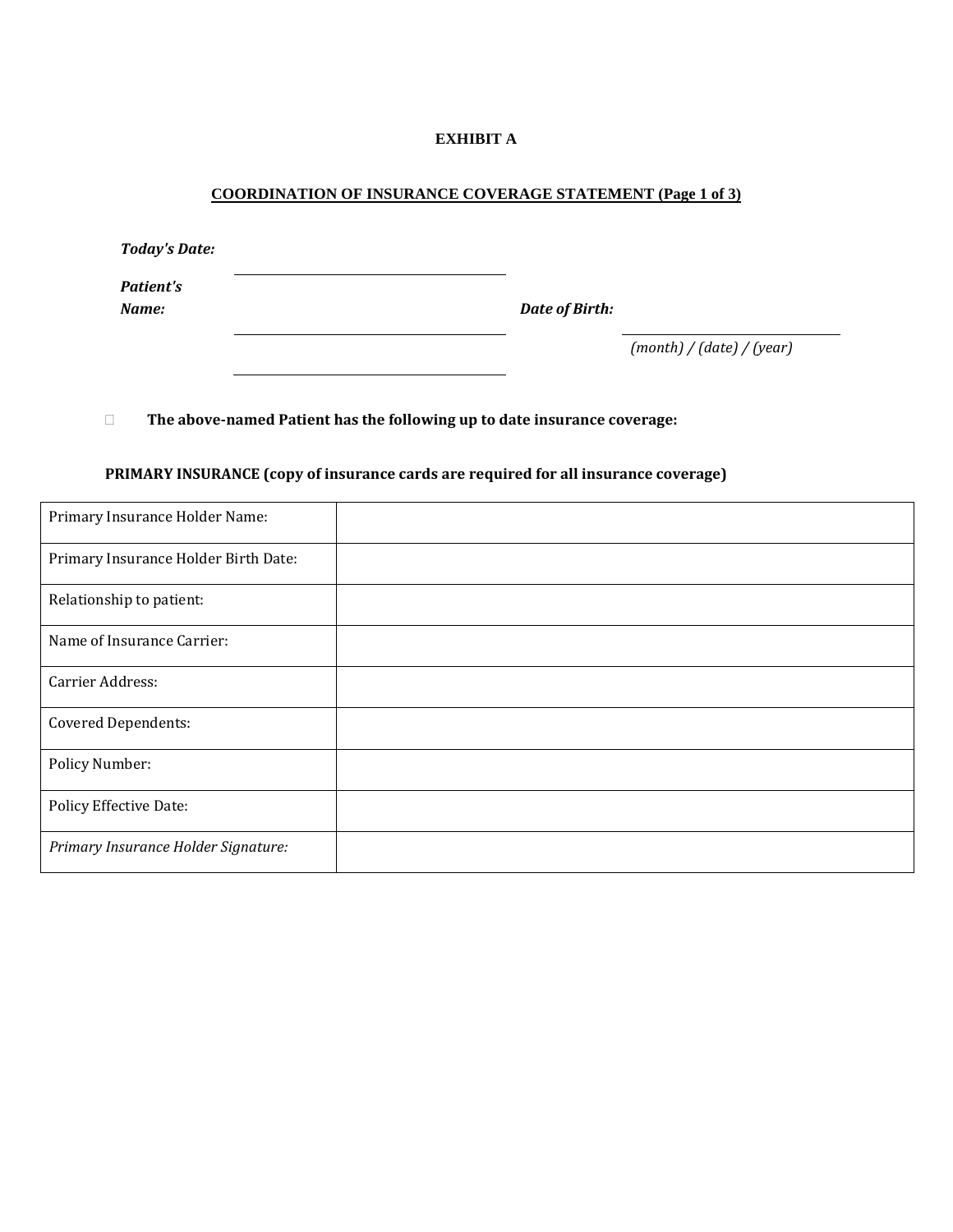### **COORDINATION OF INSURANCE COVERAGE STATEMENT (Page 2 of 3)**

#### **SECONDARY INSURANCE**

| JEGONDARI INJORANGE                    | Not Applicable<br>$\Box$ |
|----------------------------------------|--------------------------|
| Secondary Insurance Holder Name:       |                          |
| Secondary Insurance Holder Birth Date: |                          |
| Relationship to patient:               |                          |
| Name of Insurance Carrier:             |                          |
| Carrier Address:                       |                          |
| <b>Covered Dependents:</b>             |                          |
| Policy Number:                         |                          |
| <b>Policy Effective Date:</b>          |                          |
| Secondary Insurance Holder Signature:  |                          |

#### **The above-name patient already has correct insurance information already on file.**

| Primary Insurance Holder Name:   |  |
|----------------------------------|--|
| Signature:                       |  |
| Secondary Insurance Holder Name: |  |
| Signature:                       |  |
|                                  |  |

#### **The above-name patient DOES NOT have insurance coverage.**

Name of Patient or Legal Guardian:

Signature of Patient or Legal Guardian: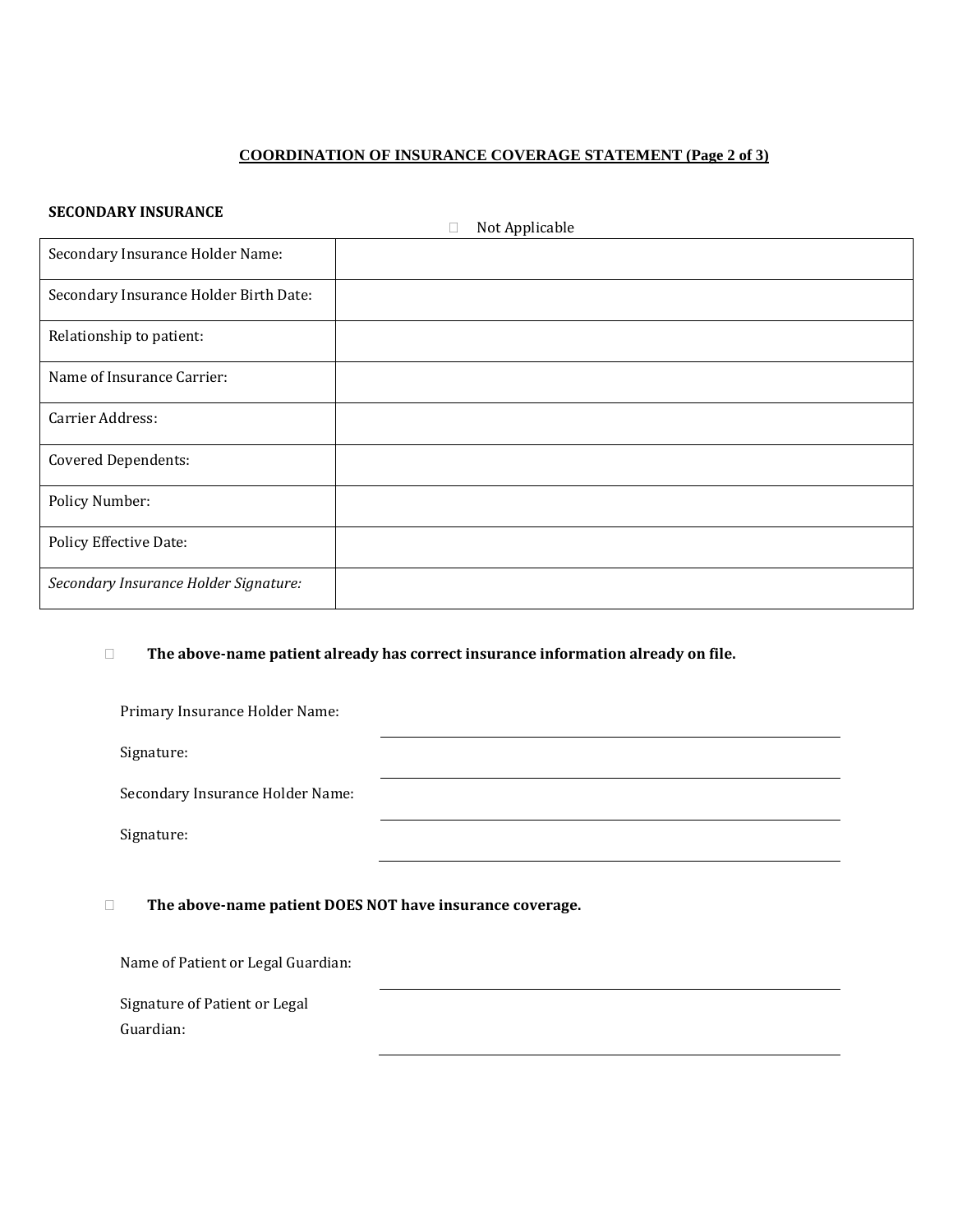#### **COORDINATION OF INSURANCE COVERAGE STATEMENT (Page 3 of 3)**

| <b>Today's Date:</b> |                |                           |
|----------------------|----------------|---------------------------|
| <b>Patient Name:</b> | Date of Birth: |                           |
|                      |                | (month) / (date) / (year) |

I, THE UNDERSIGNED, AUTHORIZE PAYMENT BY THE PROVIDED INSURANCE COMPANY BE MADE DIRECTLY TO STILLPOINT COUNSELING ASSOCIATES AND ANY REPRESENTATIVE FOR ALL BENEFITS, IF ANY, OTHERWISE PAYABLE TO ME FOR ALL SERVICES RENDERED. **I UNDERSTAND THAT I AM FINANCIALLY RESPONSIBLE FOR ALL CHARGES NOT COVERED BY SAID INSURANCE OR OTHER FUNDING SOURCES, INCLUDING DEDUCTIBLES AND COPAYMENTS**. I HEREBY AUTHORIZE THE RELEASE OF ALL INFORMATION NECESSARY TO SECURE PAYMENT OF SAID BENEFITS. I FURTHER AGREE IN THE EVENT OF NONPAYMENT OF ANY AMOUNTS DUE BY ME, TO BEAR THE COST OF COLLECTION, AND OR/COURT COST AND REASONABLE LEGAL FEES SHOULD THIS BE REQUIRED.

*While STILLPOINT COUNSELING ASSOCIATES will endeavor to prepare accurate and timely billings on my behalf to my insurance company, I agree that I am financially responsible to pay STILLPOINT COUNSELING ASSOCIATES for any and all deductibles, coinsurance and/or co-payments that are my financial responsibility under my insurance plan, as well as any amounts that exceed the benefit maximums of my plan (if any).*

*Co-payments, coinsurance, and/or deductibles may be billed to me as an estimate in advance of my insurance company payment, and if necessary will be adjusted and billed or credited to me after my insurance company makes payment to STILLPOINT COUNSELING ASSOCIATES.*

*Although STILLPOINT COUNSELING ASSOCIATES will attempt to obtain accurate information regarding my eligibility and benefits, STILLPOINT COUNSELING ASSOCIATES makes no promises or assurances of benefits payment. I will be responsible for required payments as a result of a change in benefits after this date as well as incorrect benefit information given to STILLPOINT COUNSELING ASSOCIATES by my carrier. In addition, I will inform STILLPOINT COUNSELING ASSOCIATES immediately in the event that my coverage is terminated or changed.*

*I understand that a Regional Center or other funding source may or may not accept responsibility for my copayment and/or co-insurance. In the event that there is any outstanding balance to my co-payment, co-insurance, and/or deductible, I understand that I am responsible for the full amount of the remaining balance.*

| Primary Insurance Holder / Legal   |  |
|------------------------------------|--|
| Guardian:                          |  |
| Signature:                         |  |
| <b>Secondary Insurance Holder/</b> |  |
| Legal Guardian (if applicable):    |  |
| Signature:                         |  |
|                                    |  |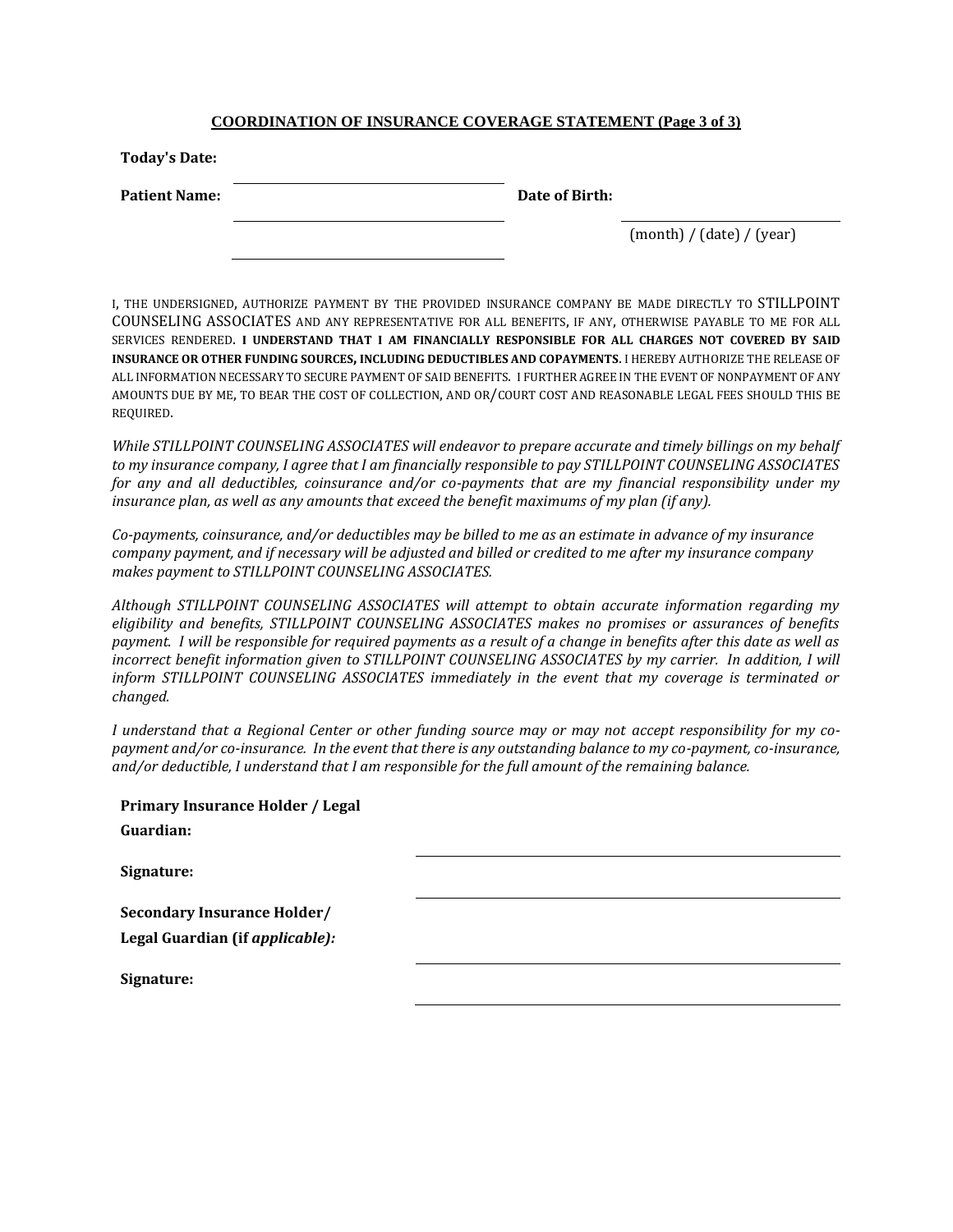#### **EXHIBIT B**

#### **CONSENT FOR RELEASE OF INFORMATION AUTHORIZATION TO DISCLOSE PARTICIPANT HEALTH INFORMATION (PHI)** HIPAA Form 3.601

*Date:* \_\_\_\_\_\_\_\_\_\_\_\_\_\_

| <b>Patient Name:</b>                |               | Date of Birth: |                        |
|-------------------------------------|---------------|----------------|------------------------|
| <b>Authorized Rep. or Guardian:</b> |               | Relationship:  |                        |
| Email:                              | <b>Phone:</b> |                | <b>Service Office:</b> |
| <b>Address:</b>                     |               |                |                        |

**As required by HIPAA Privacy Regulations & applicable portions of the California Welfare and Institutions Code Section 4514, protected health information may not be used or disclosed to a third party without participant authorization.**

 I hereby consent to, request, and authorize STILLPOINT COUNSELING ASSOCIATES and their representatives. to **receive** any or all funding-related, medical, social, psychological, or educational information regarding the abovenamed participant/patient **from** (**Funding Agency** and/or Individual)

with the understanding that all such information becomes part of the STILLPOINT COUNSELING ASSOCIATES records and will be utilized for planning services for the above-named participant/patient.

 I hereby consent to, request, and authorize the STILLPOINT COUNSELING ASSOCIATES and their representatives to **release** any or all funding-related, medical, social, psychological, or educational information regarding the abovenamed participant/patient **to** (Funding Agency or Individual) .

Effective date for this authorization: From \_\_\_\_\_\_\_\_\_\_To \_\_\_\_\_\_\_\_\_\_\_

#### **I understand I have the right to:**

- 1. Revoke this Authorization by sending written notice to this office, except to the extent that: (1) STILLPOINT COUNSELING ASSOCIATES has taken action in reliance on my prior authorization; or, (2) if the authorization was obtained as a condition of obtaining insurance coverage, other law provides the insurer with the right to contest a claim under the policy or the policy itself.
- 2. Knowledge of any remuneration involved due to any marketing activity as allowed by this authorization, and as a result of this authorization.
- 3. Inspect a copy of Participant Health Information being used or disclosed under federal law.
- 4. Restrict what is disclosed with this authorization.
- 5. Receive a copy of this Authorization and understand that a photocopy is as valid as an original.
- 6. Inspect or copy any Protected Health Information being used or disclosed under federal law.
- 7. Refuse to sign this Authorization. My refusal will not affect my ability to obtain treatment, or payment, or eligibility for benefits unless: (1) my treatment is related to research and then I will not be permitted to have treatment without signing this Authorization; (2) if/when I am receiving health care solely for the purpose of creating information for disclosure to a third party and then I may not receive care unless I sign the Authorization.
- 8. Be immediately informed of any remuneration involved due to any marketing or sale of my Protected Health Information (I understand that my Protected Health Information may not be used or disclosed in either such case without my express authorization to the same).

\_\_\_\_\_\_\_\_\_\_\_\_\_\_\_\_\_\_\_\_\_\_\_\_\_\_\_\_\_\_\_\_\_\_\_\_\_\_\_\_\_\_\_\_\_\_\_\_\_\_\_\_\_\_\_\_\_\_\_\_\_\_\_\_\_\_\_\_\_\_\_\_\_\_ \_\_\_\_\_\_\_\_\_\_\_\_\_\_\_\_\_\_\_

I have received a copy of this Authorization.

Signature of Participant or Authorized Representative / Guardian *Date:*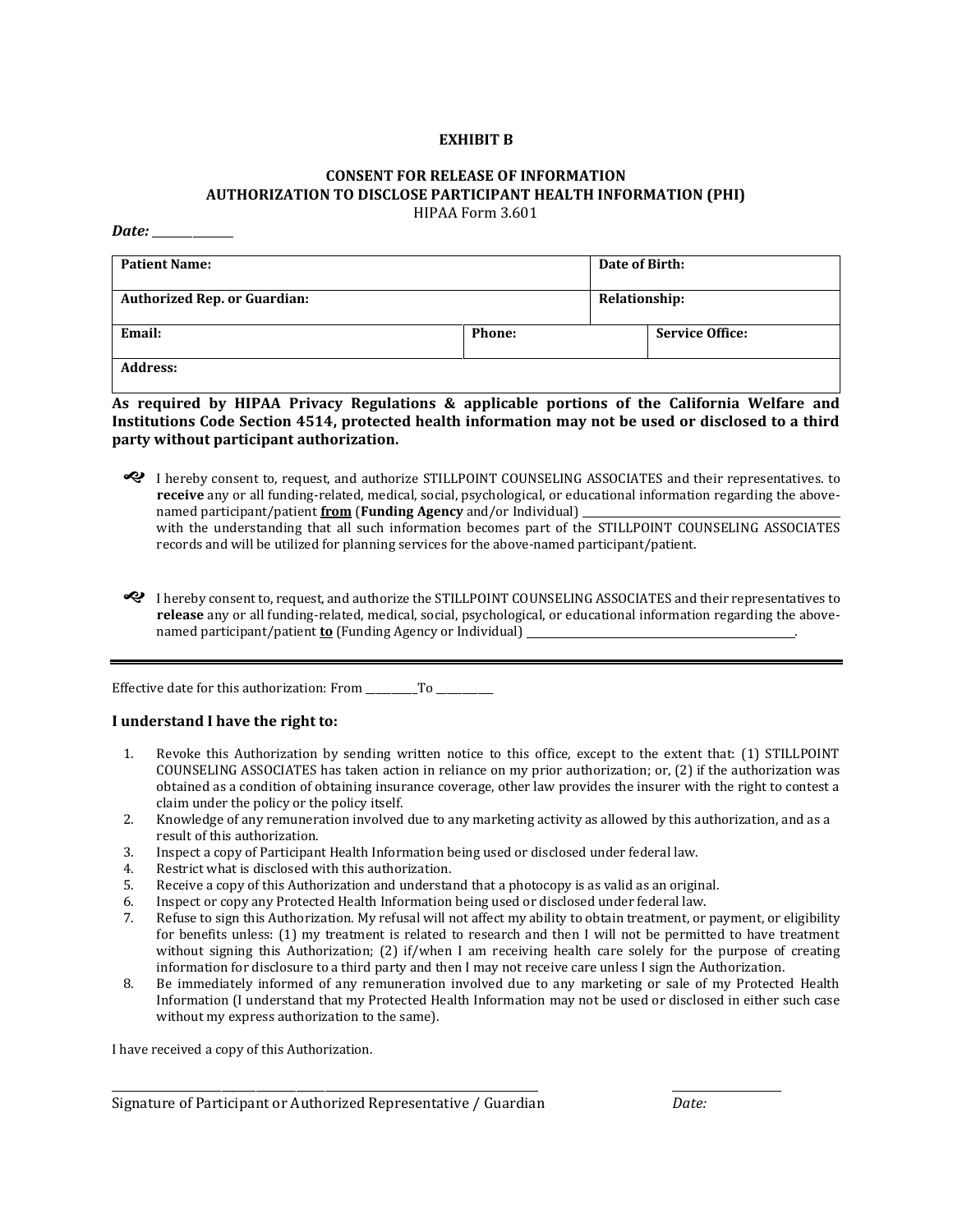#### **EXHIBIT C REQUEST FOR ALTERNATIVE COMMUNICATIONS**

**Date: \_\_\_\_\_\_\_\_\_\_\_\_\_\_**

| <b>Patient Name:</b>                         |               | Date of Birth: |      |
|----------------------------------------------|---------------|----------------|------|
| Authorized Rep. or Guardian (if applicable): |               | Relationship:  |      |
| Email:                                       | <b>Phone:</b> |                | Fax: |

I understand that I may request to receive confidential communications by alternative means or at alternative addresses. We will accommodate all reasonable requests with this office to provide the following "Alternative" means of communicating Protected Health Information:

**Mailing Address**

| <b>Home Phone Number</b> |  |
|--------------------------|--|
| <b>Cell Phone Number</b> |  |
| <b>Work Phone Number</b> |  |
| <b>Fax Number</b>        |  |
| <b>E-Mail Address</b>    |  |

| Please contact me via:        |                                                   |
|-------------------------------|---------------------------------------------------|
|                               | Home Phone                                        |
|                               | Work Phone                                        |
| $\Box$                        | Cell Phone (voice)                                |
|                               | Cell Phone (Text Message)                         |
|                               | Email                                             |
|                               | U.S. Mail / Postcard                              |
| Please do not contact me via: |                                                   |
|                               | Home Phone                                        |
|                               | Work Phone                                        |
| $\Box$                        | Cell Phone (voice)                                |
|                               | Cell Phone (Text Message)                         |
|                               | Email                                             |
|                               | U.S. Mail / Postcard                              |
|                               | Other instructions/restrictions (please specify): |

Signature of Participant or Authorized RepresentativeDate

\_\_\_\_\_\_\_\_\_\_\_\_\_\_\_\_\_\_\_\_\_\_\_\_\_\_\_\_\_\_\_\_\_\_\_\_\_\_\_\_\_\_\_\_\_\_\_\_\_\_\_\_\_\_\_\_\_\_\_\_\_\_\_ \_\_\_\_\_\_\_\_\_\_\_\_\_\_\_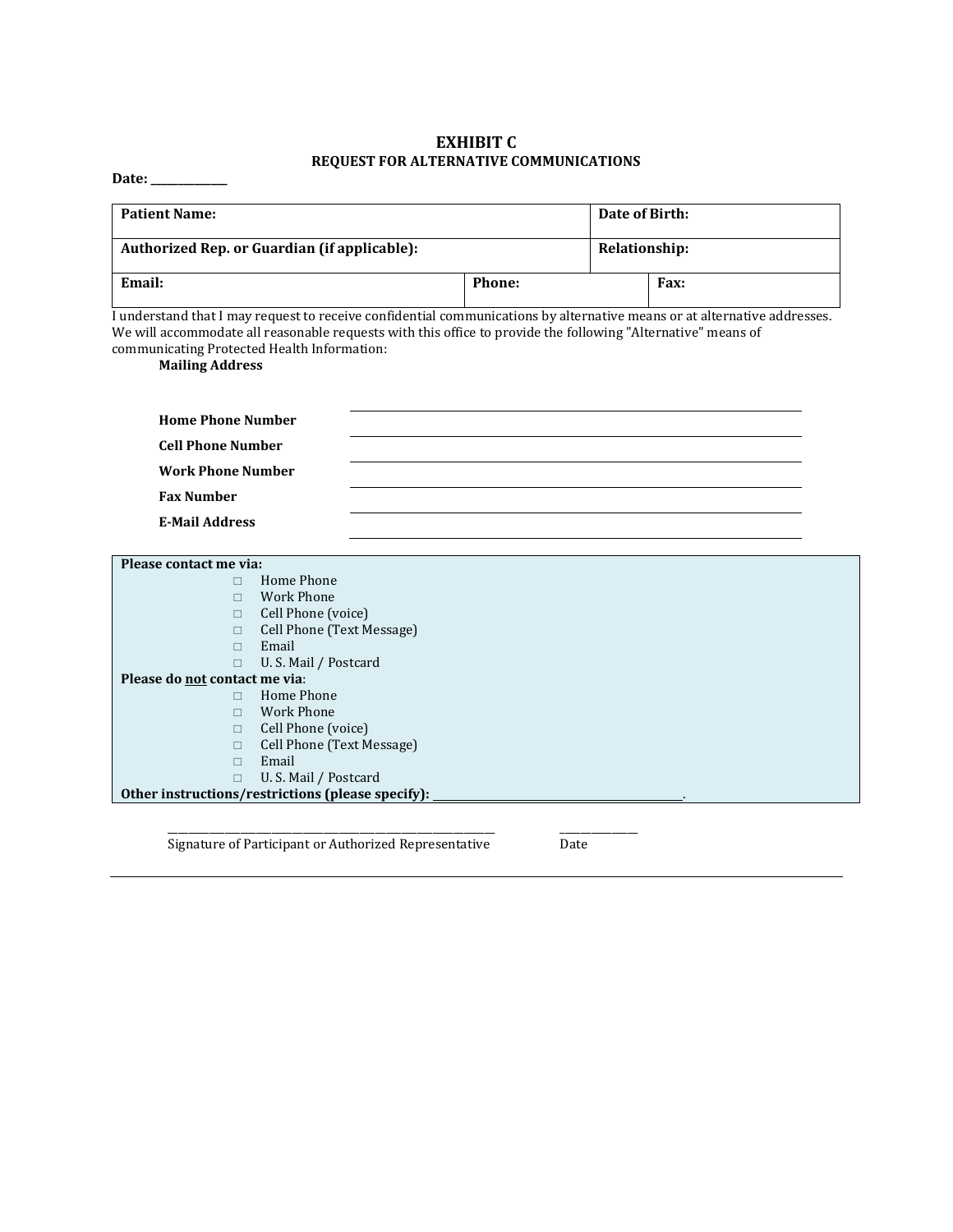## **EXHIBIT D**

# **GOOD FAITH ESTIMATE FORM**

*(For Private Paying Patients)*

| Patient Name:                            | Patient Date of Birth:                   |
|------------------------------------------|------------------------------------------|
| Patient Address (include if telehealth): |                                          |
| Patient Diagnosis (if known/applicable): |                                          |
| Services Requested:                      | Date of Initial Session (if applicable): |

You are entitled to receive this "Good Faith Estimate" of what the charges could be for psychotherapy services provided to you. While it is not possible for a psychotherapist to know, in advance, how many psychotherapy sessions may be necessary or appropriate for a given person, this form provides an estimate of the cost of services provided. Your total cost of services will depend upon the number of psychotherapy sessions you attend, your individual circumstances, and the type and amount of services that are provided to you.

There may be additional items or services I may recommend as part of your care that must be scheduled or requested separately and are not reflected in this good faith estimate. This estimate is not a contract and does not obligate you to obtain any services from the provider(s) listed, nor does it include any services rendered to you that are not identified here.

You have the right to initiate a dispute resolution process if the actual amount charged to you substantially exceeds the estimated charges stated in your Good Faith Estimate (which means \$400 or more beyond the estimated charges).

For questions or more information about your right to a Good Faith Estimate or the dispute process, visit [https://www.cms.gov/nosurprises/consumers or call 1-](https://www.cms.gov/nosurprises/consumers%20or%20call%201-%20800-985-3059) 800- [985-3059.](https://www.cms.gov/nosurprises/consumers%20or%20call%201-%20800-985-3059) The initiation of the patient-provider dispute resolution process will not adversely affect the quality of the services furnished to you.

The fee for a 50-minute psychotherapy visit (in person or via telehealth) is **\$125**. Most clients will attend one psychotherapy visit per week, but the frequency of psychotherapy visits that are appropriate in your case may be more or less than once per week, depending upon your needs. Based on a fee of **\$125** per visit, the following are expected charges of psychotherapy services: